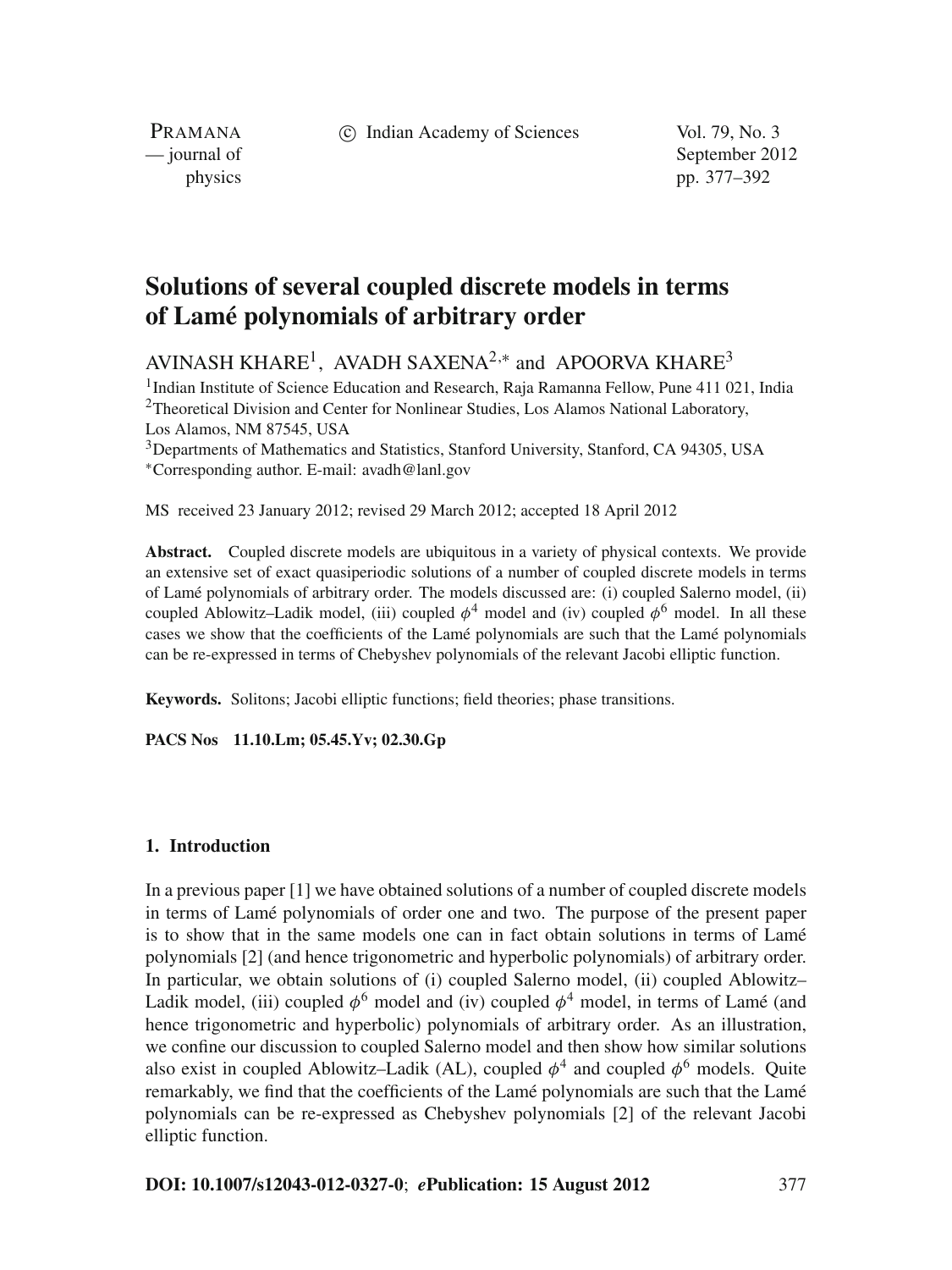As indicated in [1], the motivation for this work comes from the fact that there are many physical situations where a discrete field theory is appropriate to model the phenomena of interest with a specific coupling between the two fields. An example of current intense interest is the coexistence of magnetism and ferroelectricity (i.e., magnetoelectricity) in multiferroic materials [3,4]. Some of the multiferroics can be modelled by a coupled  $\phi^4$ model [5] in the presence of a magnetic field. Coupled  $\phi^4$  models also arise in the context of many ferroelectric and other second-order phase transitions with bilinear, biquadratic or other couplings. There are examples of coupled discrete AL, coupled discrete Salerno and coupled saturated discrete nonlinear Schrödinger (DNLS) models known in the literature [6–8]. Analogous coupled models also exist in field theory [9,10]. Several related models have been discussed in the literature and their soliton solutions have been found [11–18] including periodic ones [19–21].

The paper is organized as follows: In §2 we provide a family of solutions for the coupled Salerno model in terms of Lamé polynomials of order three and four. Based on these results as well as those obtained in [1], in §3 we generalize these results and propose solutions in terms of Lamé (and hence trigonometric and hyperbolic) polynomials of arbitrary order. In §4 we show that these Lamé polynomials can be re-expressed as Chebyshev polynomials of the relevant Jacobi elliptic function. This also proves that our proposed Lamé polynomials of arbitrary order are indeed solutions of the coupled equations. In §5 we show how the coupled Ablowitz–Ladik, coupled discrete  $\phi^6$  [22], and coupled  $\phi^4$  [23] models also admit solutions in terms of Lamé polynomials of arbitrary order. Section 6 contains the summary of main results.

# **2. Coupled Salerno model**

As discussed in [1], the field equations of the coupled Salerno model are given by

$$
\frac{i \, du_n}{dt} + [u_{n+1} + u_{n-1} - 2u_n] + (\mu_1 |u_n|^2 + \mu_2 |v_n|^2)
$$
\n
$$
\times \left[ u_{n+1} + u_{n-1} + \frac{v_1 - 2\mu_1}{\mu_1} u_n \right] = 0, \tag{1}
$$
\n
$$
\frac{i \, dv_n}{dt} + \left[ v_{n+1} + v_{n-1} - \left( 2 + \frac{v_1 \mu_2}{\mu_1^2} - \frac{v_2}{\mu_2} \right) v_n \right]
$$
\n
$$
+ (\mu_1 |u_n|^2 + \mu_2 |v_n|^2) \left[ v_{n+1} + v_{n-1} + \frac{v_2 - 2\mu_2}{\mu_2} v_n \right] = 0. \tag{2}
$$

Based on various properties of Jacobi elliptic functions and their relation to nonlinear soliton-bearing equations, in [1] we have already obtained solutions of these coupled equations in terms of Lamé polynomials of order one and two. We now show that the same model also admits Lamé polynomial solutions of arbitrary order.

As in [1], we start with the ansatz

$$
u_n = f_n \exp[-i(\omega_1 t + \delta_1)], \quad v_n = g_n \exp[-i(\omega_2 t + \delta_2)], \tag{3}
$$

378 *Pramana – J. Phys.***, Vol. 79, No. 3, September 2012**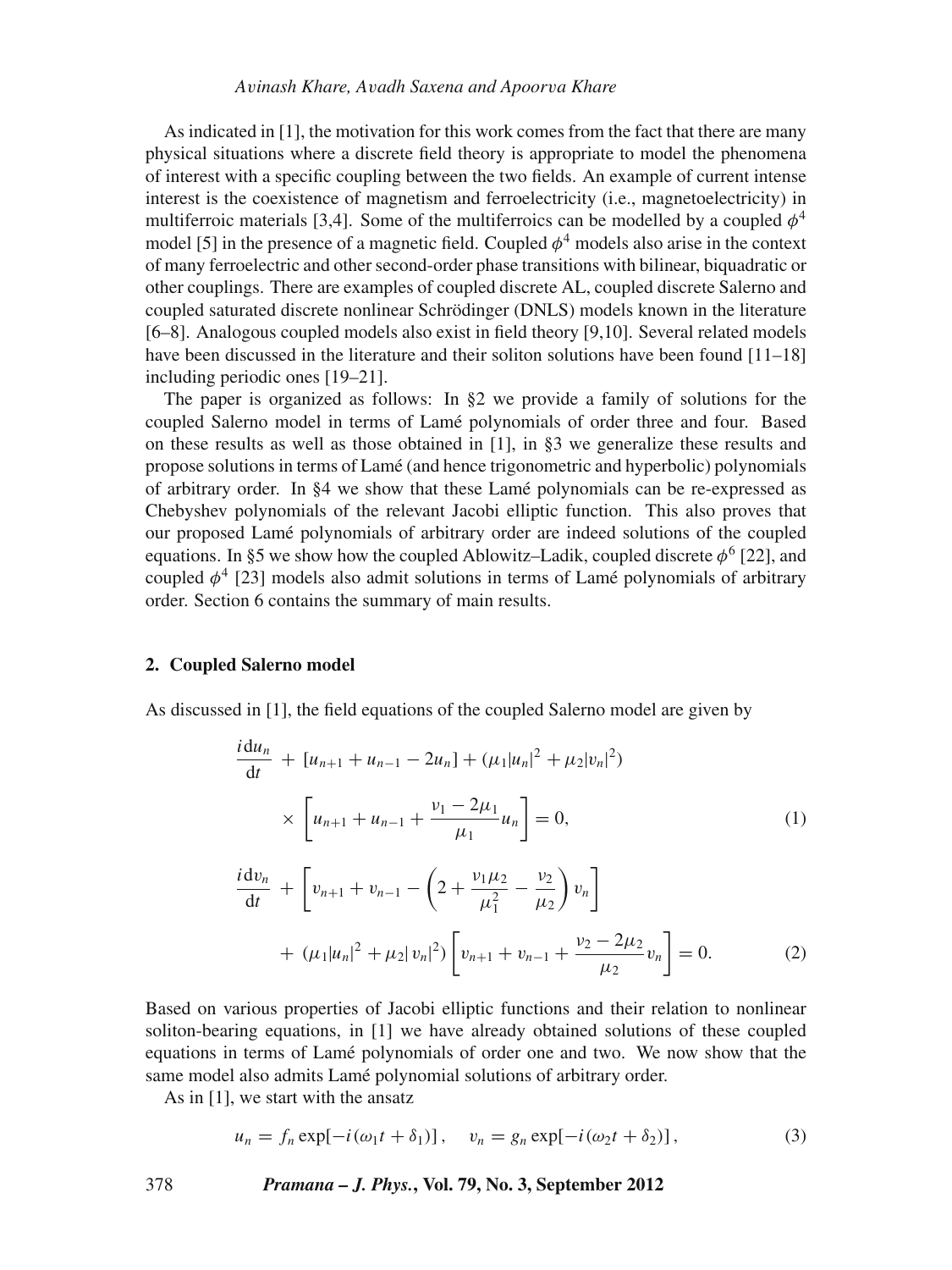then it is easily shown that the above coupled equations take the form

$$
(\omega_1 - 2) f_n + (f_{n+1} + f_{n-1})(\mu_1 f_n^2 + \mu_2 g_n^2 + 1)
$$
  
+ 
$$
(\mu_1 f_n^2 + \mu_2 g_n^2) \frac{(\nu_1 - 2\mu_1)}{\mu_1} f_n = 0,
$$
  

$$
\left(\omega_2 - 2 + \frac{\nu_1 \mu_2}{\mu_1^2} - \frac{\nu_2}{\mu_2}\right) g_n + (\mu_1 f_n^2 + \mu_2 g_n^2 + 1)(g_{n+1} + g_{n-1})
$$
  
+ 
$$
(\mu_1 f_n^2 + \mu_2 g_n^2) \frac{(\nu_2 - 2\mu_2)}{\mu_2} g_n = 0.
$$
 (5)

It is clear from eqs (4) and (5) that in general these coupled equations will have exact solutions if

$$
1 + \mu_1 f_n^2 + \mu_2 g_n^2 = 0,\tag{6}
$$

and in that case

$$
\omega_1 = \frac{\nu_1}{\mu_1}, \quad \omega_2 = \frac{\nu_1 \mu_2}{\mu_1^2}.
$$
\n(7)

We now show that eq. (6) has solutions in terms of Lamé polynomials of arbitrary order. In particular, we show that at every order there are three distinct solutions satisfying eq. (6). As a first step, let us explicitly obtain solutions of eq. (6) in terms of Lamé polynomials of order three and four. (It may be noted that we have already obtained such solutions before in terms of Lamé polynomials of order one and two [1].)

# 2.1 *Lamé polynomial solutions of order three*

It is easily checked that one of the exact solution to eq. (6) is

$$
f_n = \text{dn}[\beta(n + c_2), m](A \text{dn}^2[\beta(n + c_2), m] + B),
$$
  
\n
$$
g_n = \sqrt{m} \text{sn}[\beta(n + c_2), m](C \text{dn}^2[\beta(n + c_2), m] + D),
$$
\n(8)

provided

$$
\mu_1, \mu_2 < 0, \quad |\mu_1| A^2 = |\mu_2| C^2, \quad |\mu_2| D^2 = 1,
$$
\n
$$
|\mu_1| (A + B)^2 = 1, \quad |\mu_1| (A^2 + 2AB) = 2CD|\mu_2|.
$$
\n
$$
(9)
$$

Here  $c_2$  is an arbitrary constant signifying discrete translation invariance. Also, notice that for this solution, the (inverse) width  $\beta$  is also completely arbitrary. We shall see that all the solutions discussed in this paper are valid for arbitrary  $c_2$  and width  $\beta$ . On solving, we find that

$$
\sqrt{|\mu_1|}A = 4, \quad B = -\frac{3}{4}A, \quad \sqrt{|\mu_2|}C = 4, \quad C = -4D. \tag{10}
$$

Since the field eqs (4) and (5) are invariant under  $f_n \to \pm f_n$ ,  $g_n \to \pm g_n$ , one can trivially write three other solutions from here. Note that  $\beta$  is completely arbitrary. Using the fact that dn(*x*, *m*) has period  $2K(m)$  while cn(*x*, *m*) and sn(*x*, *m*) are periodic functions with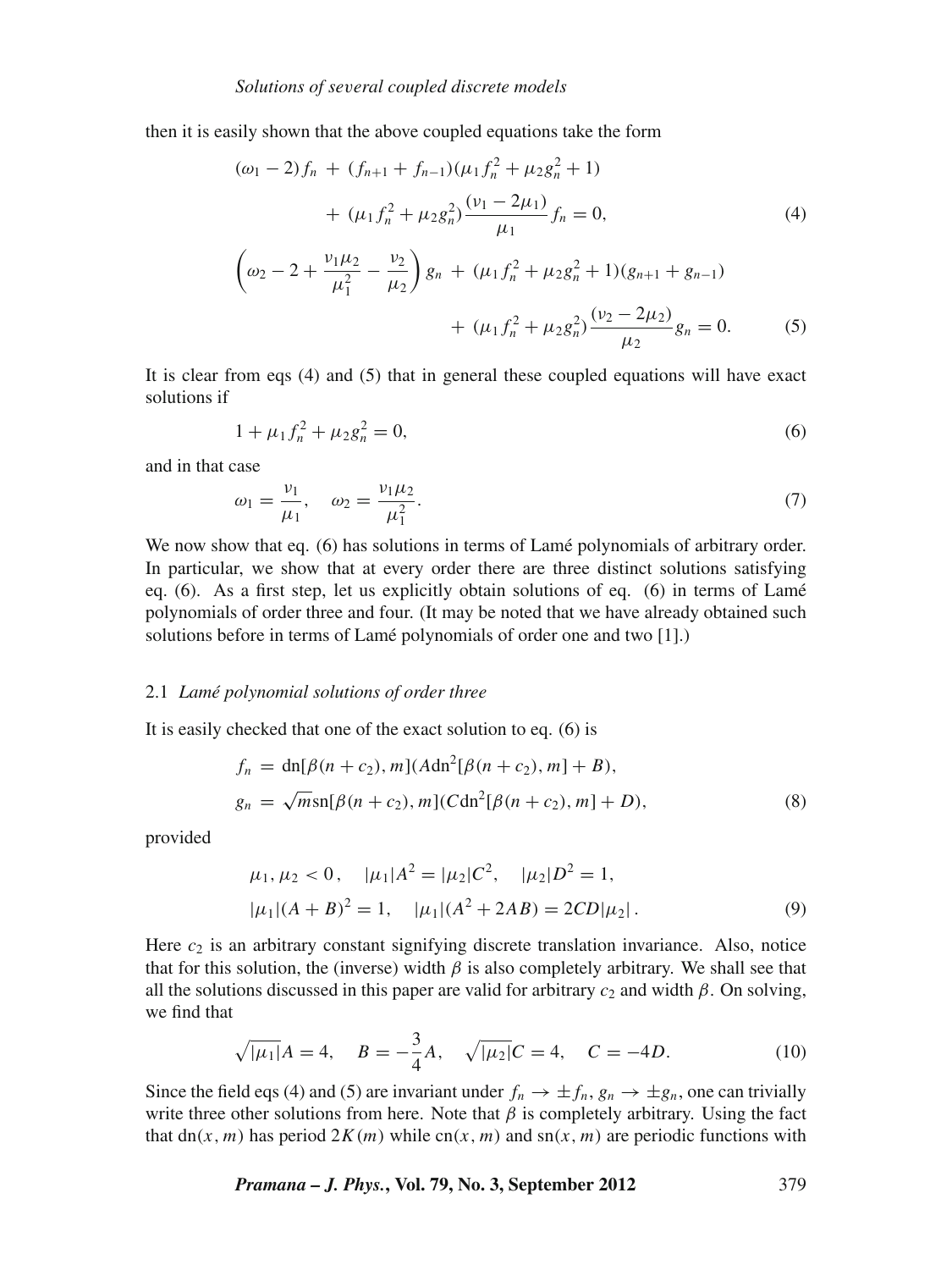period  $4K(m)$ , it follows that for the solution (8),  $f_n$ ,  $g_n$  and hence  $u_n$ ,  $v_n$  satisfy the boundary condition

$$
u_{n+(2K(m)/\beta)} = u_n, \quad v_{n+(4K(m)/\beta)} = v_n.
$$
\n(11)

Here  $K(m)$  is the complete elliptic integral of the first kind.

Another solution to eq. (6) is

$$
f_n = \text{cn}[\beta(n+c_2), m](A\text{cn}^2[\beta(n+c_2), m] + B),
$$
  
\n
$$
g_n = \text{sn}[\beta(n+c_2), m](C\text{cn}^2[\beta(n+c_2), m] + D),
$$
\n(12)

provided  $A, B, C, D$  are again given by eq. (10). Note however that the solution (12) is distinct from the solution (8). In particular, while for the solution (8),  $u_n, v_n$  satisfy the boundary condition (11), for the solution (12),  $f_n$ ,  $g_n$  and hence  $u_n$ ,  $v_n$  satisfy the boundary condition

$$
u_{n+(4K(m)/\beta)} = u_n, \quad v_{n+(4K(m)/\beta)} = v_n.
$$
\n(13)

However, in the limit  $m = 1$ , both the solutions (8) and (12) go over to the hyperbolic solution

$$
f_n = A \operatorname{sech}^3[\beta(n+c_2)] + B \operatorname{sech}[\beta(n+c_2)],
$$
  
\n
$$
g_n = \tanh[\beta(n+c_2)](C \operatorname{sech}^2[\beta(n+c_2)] + D).
$$
\n(14)

Further, in the limit  $m = 0$ , the solution (12) goes over to the trigonometric solution

$$
f_n = \cos[\beta(n + c_2)](A \cos^2[\beta(n + c_2)] + B),
$$
  
\n
$$
g_n = \sin[\beta(n + c_2)](C \cos^2[\beta(n + c_2)] + D).
$$
\n(15)

All the four solutions discussed above are valid only if  $\mu_1, \mu_2 < 0$ . If, instead  $\mu_1, \mu_2$ have opposite signs, then also one has solutions to eq. (6). One such solution is

$$
f_n = \frac{1}{\text{dn}[\beta(n+c_2), m]} \left( \frac{A}{\text{dn}^2[\beta(n+c_2), m]} + B \right),
$$
  

$$
g_n = \frac{\sqrt{m} \text{sn}[\beta(n+c_2), m]}{\text{dn}[\beta(n+c_2), m]} \left( \frac{C}{\text{dn}^2[\beta(n+c_2), m]} + D \right),
$$
 (16)

provided  $\mu_1 < 0, \mu_2 > 0$  while A, B, C, D are still given by eq. (10). Note that for this solution  $f_n$ ,  $g_n$  and hence  $u_n$ ,  $v_n$  satisfy the boundary condition (11). Further, if we interchange  $f_n$  and  $g_n$ , then  $\mu_1 > 0$ ,  $\mu_2 < 0$ . In the limit  $m = 1$ , this solution goes over to the hyperbolic solution

$$
f_n = A \cosh^3[\beta(n + c_2)] + B \cosh[\beta(n + c_2)],
$$
  
\n
$$
g_n = \sinh[\beta(n + c_2)](C \cosh^2[\beta(n + c_2)] + D).
$$
\n(17)

While obtaining these solutions and the ones given below, we have made use of several identities for the Jacobi elliptic functions [24].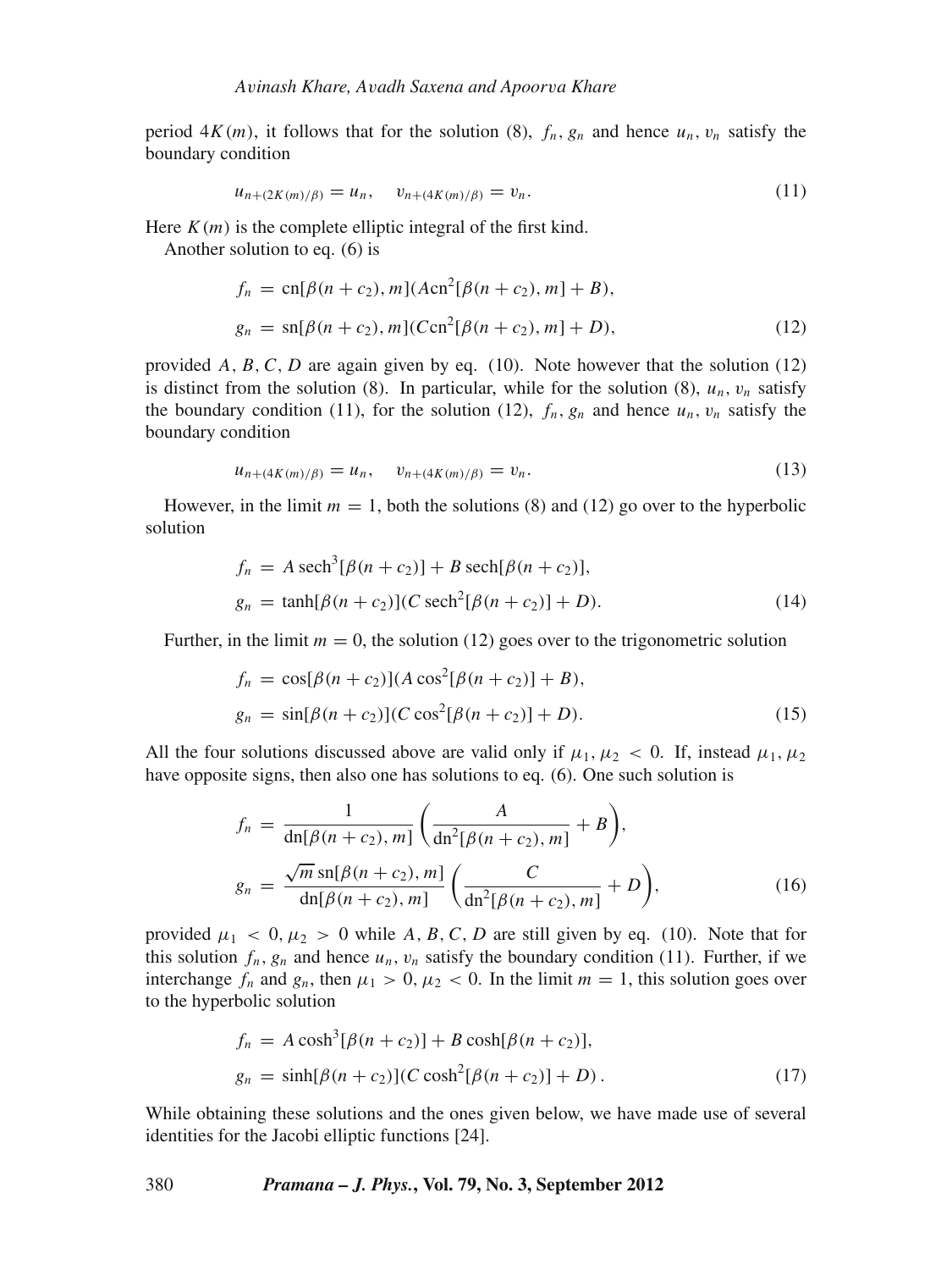# 2.2 *Lamé polynomial solutions of order four*

It is easily checked that one of the exact solution to eq. (6) is

$$
f_n = A \text{dn}^4 [\beta(n + c_2), m] + B \text{dn}^2 [\beta(n + c_2), m] + C,
$$
  
\n
$$
g_n = \sqrt{m} \text{sn} [\beta(n + c_2), m] \text{dn} [\beta(n + c_2), m] (D \text{dn}^2 [\beta(n + c_2), m] + E),
$$
\n(18)

provided

$$
\mu_1, \mu_2 < 0, \quad |\mu_1| A^2 = |\mu_2| D^2, \quad |\mu_1| C^2 = 1,
$$
\n
$$
A(A + 2B)|\mu_1| = 2DE|\mu_2|,
$$
\n
$$
|\mu_1|(A + B)^2 + 2AC|\mu_1| = |\mu_2| E^2,
$$
\n
$$
2BC|\mu_1| = -|\mu_2| E^2.
$$
\n(19)

On solving, we find that

$$
\sqrt{|\mu_1|}C = 1
$$
,  $A = -B = 8C$ ,  $\sqrt{|\mu_2|}E = -4$ ,  $D = -2E$ . (20)

For the solution (18),  $f_n$ ,  $g_n$  and hence  $u_n$ ,  $v_n$  satisfy the boundary condition (11).

Another solution to eq. (6) is

$$
f_n = A \operatorname{cn}^4[\beta(n + c_2), m] + B \operatorname{cn}^2[\beta(n + c_2), m] + C,
$$
  
\n
$$
g_n = \operatorname{sn}[\beta(n + c_2), m] \operatorname{cn}[\beta(n + c_2), m] (D \operatorname{cn}^2[\beta(n + c_2), m] + E), \quad (21)
$$

provided  $A$ ,  $B$ ,  $C$ ,  $D$ ,  $E$  are again given by eq. (20). Note however that the solution (21) is distinct from the solution (18). In particular, while for the solution (18),  $u_n$ ,  $v_n$  satisfy the boundary condition (11), for the solution (21),  $f_n$ ,  $g_n$  and hence  $u_n$ ,  $v_n$  satisfy the boundary condition (13).

However, in the limit  $m = 1$ , both the solutions (18) and (21) go over to the hyperbolic solution

$$
f_n = A \operatorname{sech}^4[\beta(n + c_2)] + B \operatorname{sech}^2[\beta(n + c_2)] + C,
$$
  
\n
$$
g_n = \tanh[\beta(n + c_2)] \operatorname{sech}[\beta(n + c_2)] (D \operatorname{sech}^2[\beta(n + c_2)] + E).
$$
 (22)

Further, in the limit  $m = 0$ , the solution (21) goes over to the trigonometric solution

$$
f_n = A \cos^4[\beta(n + c_2)] + B \cos^2[\beta(n + c_2)] + C,
$$
  
\n
$$
g_n = \sin[\beta(n + c_2)] \cos[\beta(n + c_2)] (D \cos^2[\beta(n + c_2)] + E).
$$
 (23)

All the four solutions discussed above are valid only if  $\mu_1, \mu_2 < 0$ . If instead  $\mu_1, \mu_2$ have opposite signs then also one has solutions to eq. (6). One such solution is

$$
f_n = \frac{A}{\mathrm{dn}^4[\beta(n+c_2), m]} + \frac{B}{\mathrm{dn}^2[\beta(n+c_2), m]} + C,
$$
  

$$
g_n = \sqrt{m} \operatorname{sn}[\beta(n+c_2), m] \left( \frac{D}{\mathrm{dn}^4[\beta(n+c_2), m]} + \frac{E}{\mathrm{dn}^2[\beta(n+c_2), m]} \right),
$$
(24)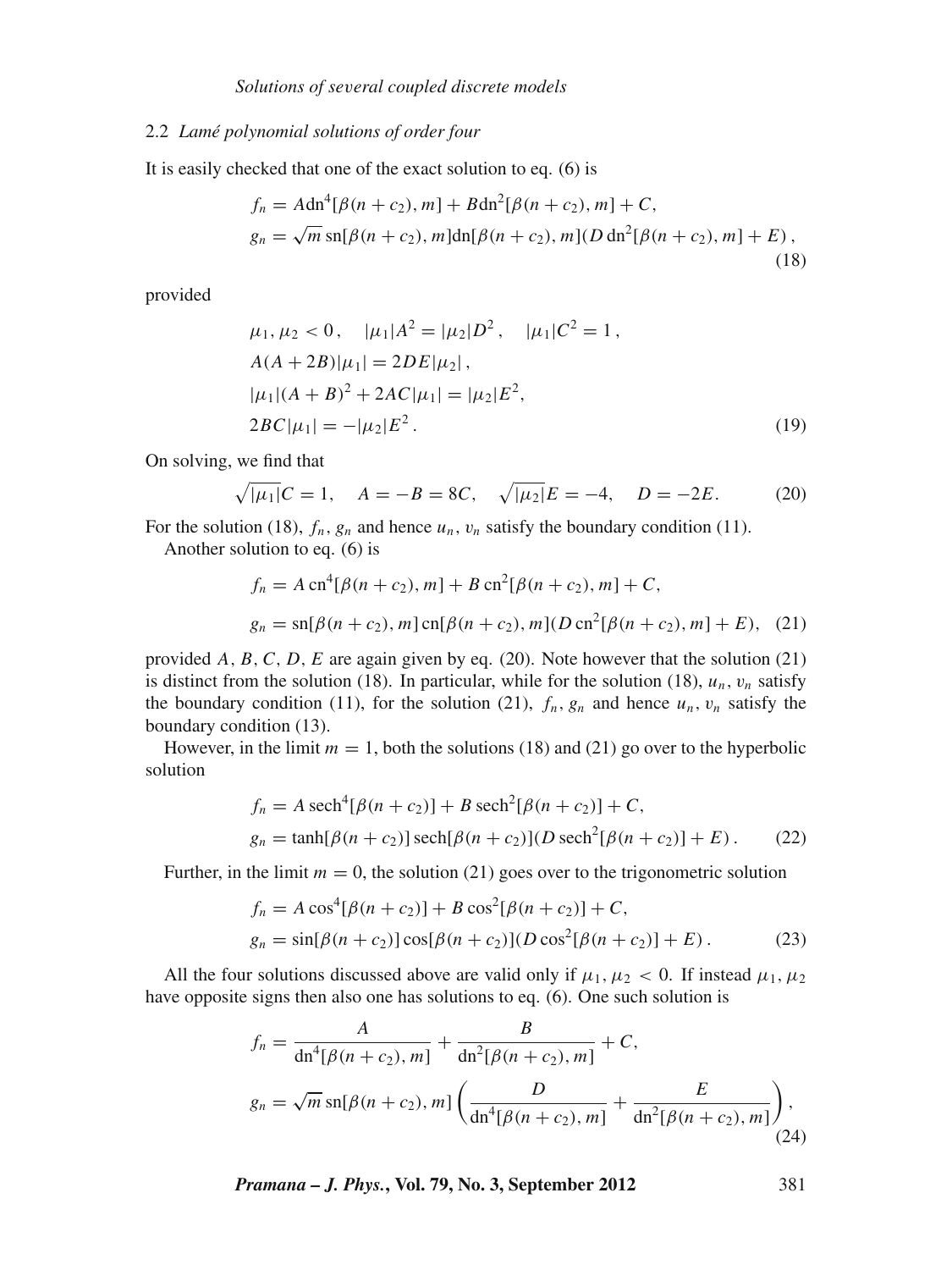provided  $\mu_1 < 0, \mu_2 > 0$  while A, B, C, D, E are still given by eq. (20). For this solution,  $f_n$ ,  $g_n$  and hence  $u_n$ ,  $v_n$  satisfy the boundary condition (11). Note that if we interchange  $f_n$  and  $g_n$ , then  $\mu_1 > 0$ ,  $\mu_2 < 0$ . In the limit  $m = 1$ , this solution goes over to the hyperbolic solution

$$
f_n = A \cosh^4[\beta(n + c_2)] + B \cosh^2[\beta(n + c_2)] + C,
$$
  
\n
$$
g_n = \sinh[\beta(n + c_2)](D \cosh^3[\beta(n + c_2)] + E \cosh[\beta(n + c_2)])
$$
. (25)

# **3. General results**

Looking at the structure of the solutions in terms of Lamé polynomials of order one to four, it is easy to generalize and write down the solutions of eq. (6) in terms of Lamé polynomials of arbitrary order. For this, we need to divide the discussion into two parts depending on whether we are considering Lamé polynomials of odd or even order.

#### *Case* I: *Lamé polynomials of odd order*

One of the solutions can be written in the form (note *n* is an odd integer)

$$
f_n = \sum_{k=1}^{(n+1)/2} A_k (\mathrm{dn}[\beta(n+c_2), m])^{2k-1},
$$
  
\n
$$
g_n = \sqrt{m} \mathrm{sn}[\beta(n+c_2), m] \sum_{k=1}^{(n+1)/2} B_k (\mathrm{dn}[\beta(n+c_2), m])^{2k-2}.
$$
 (26)

For this solution,  $f_n$ ,  $g_n$  and hence  $u_n$ ,  $v_n$  satisfy the boundary condition (11). Note that there are  $(n + 1)/2$  number of terms in both  $f_n$  and  $g_n$ .

Another solution is given by

$$
f_n = \sum_{k=1}^{(n+1)/2} A_k (\text{cn}[\beta(n+c_2), m])^{2k-1},
$$
  
\n
$$
g_n = \text{sn}[\beta(n+c_2), m] \sum_{k=1}^{(n+1)/2} B_k (\text{cn}[\beta(n+c_2), m])^{2k-2}.
$$
\n(27)

For this solution,  $f_n$ ,  $g_n$  and hence  $u_n$ ,  $v_n$  satisfy the boundary condition (13).

In the limit  $m = 1$ , both the solutions (26) and (27) go over to the hyperbolic solution

$$
f_n = \sum_{k=1}^{(n+1)/2} A_k (\operatorname{sech}[\beta(n+c_2)])^{2k-1},
$$
  
\n
$$
g_n = \tanh[\beta(n+c_2)] \sum_{k=1}^{(n+1)/2} B_k (\operatorname{sech}[\beta(n+c_2)])^{2k-2}.
$$
\n(28)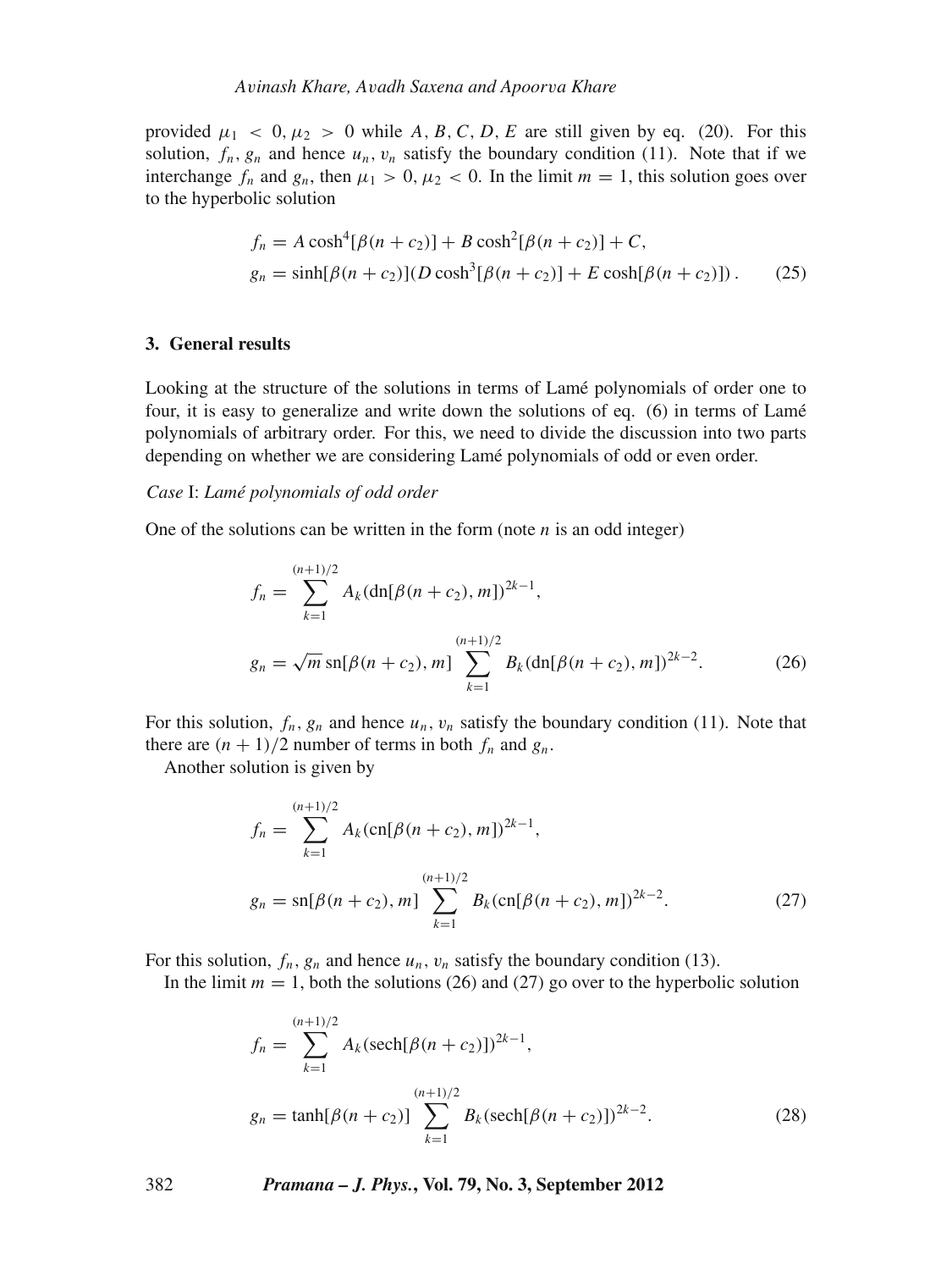Further, in the limit  $m = 0$ , the solution (27) goes over to the trigonometric solution

$$
f_n = \sum_{k=1}^{(n+1)/2} A_k (\cos[\beta(n+c_2)])^{2k-1},
$$
  
\n
$$
g_n = \sin[\beta(n+c_2)] \sum_{k=1}^{(n+1)/2} B_k (\cos[\beta(n+c_2)])^{2k-2}.
$$
\n(29)

Note that these four solutions are valid when  $\mu_1, \mu_2 < 0$ . However, if  $\mu_1$  and  $\mu_2$  have opposite signs, say  $\mu_1 < 0$ ,  $\mu_2 > 0$ , then the solution is given by

$$
f_n = \sum_{k=1}^{(n+1)/2} \frac{A_k}{(\mathrm{dn}[\beta(n+c_2), m])^{2k-1}},
$$
  

$$
g_n = \sqrt{m} \operatorname{sn}[\beta(n+c_2), m] \sum_{k=1}^{(n+1)/2} \frac{B_k}{(\mathrm{dn}[\beta(n+c_2), m])^{2k-1}}.
$$
 (30)

For this solution,  $f_n$ ,  $g_n$  and hence  $u_n$ ,  $v_n$  satisfy the boundary condition (11). In the limit  $m = 1$ , this solution goes over to the hyperbolic solution

$$
f_n = \sum_{k=1}^{(n+1)/2} A_k (\cosh[\beta(n+c_2)])^{2k-1},
$$
  
\n
$$
g_n = \tanh[\beta(n+c_2)] \sum_{k=1}^{(n+1)/2} B_k (\cosh[\beta(n+c_2)])^{2k-1}.
$$
\n(31)

On substituting any of the expressions for  $f_n$ ,  $g_n$  given by eqs (26) to (31) in eq. (6), we obtain  $n + 1$  equations which determine the  $n + 1$  parameters  $A_k$ ,  $B_k$ . While all *Ak*'s are numbers in units of  $1/\sqrt{|\mu_1|}$ , all *B<sub>k</sub>*'s are numbers in units of  $1/\sqrt{|\mu_2|}$ . For simplicity, from now onwards we shall merely give the numerical values of  $A_k$ ,  $B_k$  and it is understood that they are in units of  $1/\sqrt{|\mu_1|}$  and  $1/\sqrt{|\mu_2|}$ , respectively. Some of the relations are

$$
A_{(n+1)/2}^{2} = B_{(n+1)/2}^{2},
$$
  
\n
$$
2A_{(n+1)/2}A_{(n-1)/2} + B_{(n+1)/2}^{2} = 2B_{(n+1)/2}B_{(n-1)/2},
$$
  
\n
$$
A_{(n-1)/2}^{2} + 2A_{(n+1)/2}A_{(n-3)/2} + 2B_{(n+1)/2}B_{(n-1)/2}
$$
  
\n
$$
= B_{(n-1)/2}^{2} + 2B_{(n+1)/2}B_{(n-3)/2},
$$
  
\n
$$
B_{(n-1)/2}^{2} + 2A_{(n+1)/2}A_{(n-5)/2} + 2B_{(n+1)/2}B_{(n-3)/2} + 2A_{(n-1)/2}A_{(n-3)/2}
$$
  
\n
$$
= 2B_{(n-1)/2}B_{(n-3)/2} + 2B_{(n+1)/2}B_{(n-5)/2},
$$
  
\n
$$
B_{1}^{2} = 1, \quad A_{1}^{2} + 2B_{1}B_{2} = B_{1}^{2}, \quad 2A_{1}A_{2} + B_{2}^{2} + 2B_{1}B_{3} = 2B_{1}B_{2},
$$
  
\n
$$
A_{2}^{2} + 2A_{1}A_{3} - B_{2}^{2} + 2B_{2}B_{3} + 2B_{1}B_{4} - 2B_{1}B_{3} = 0.
$$
  
\n(32)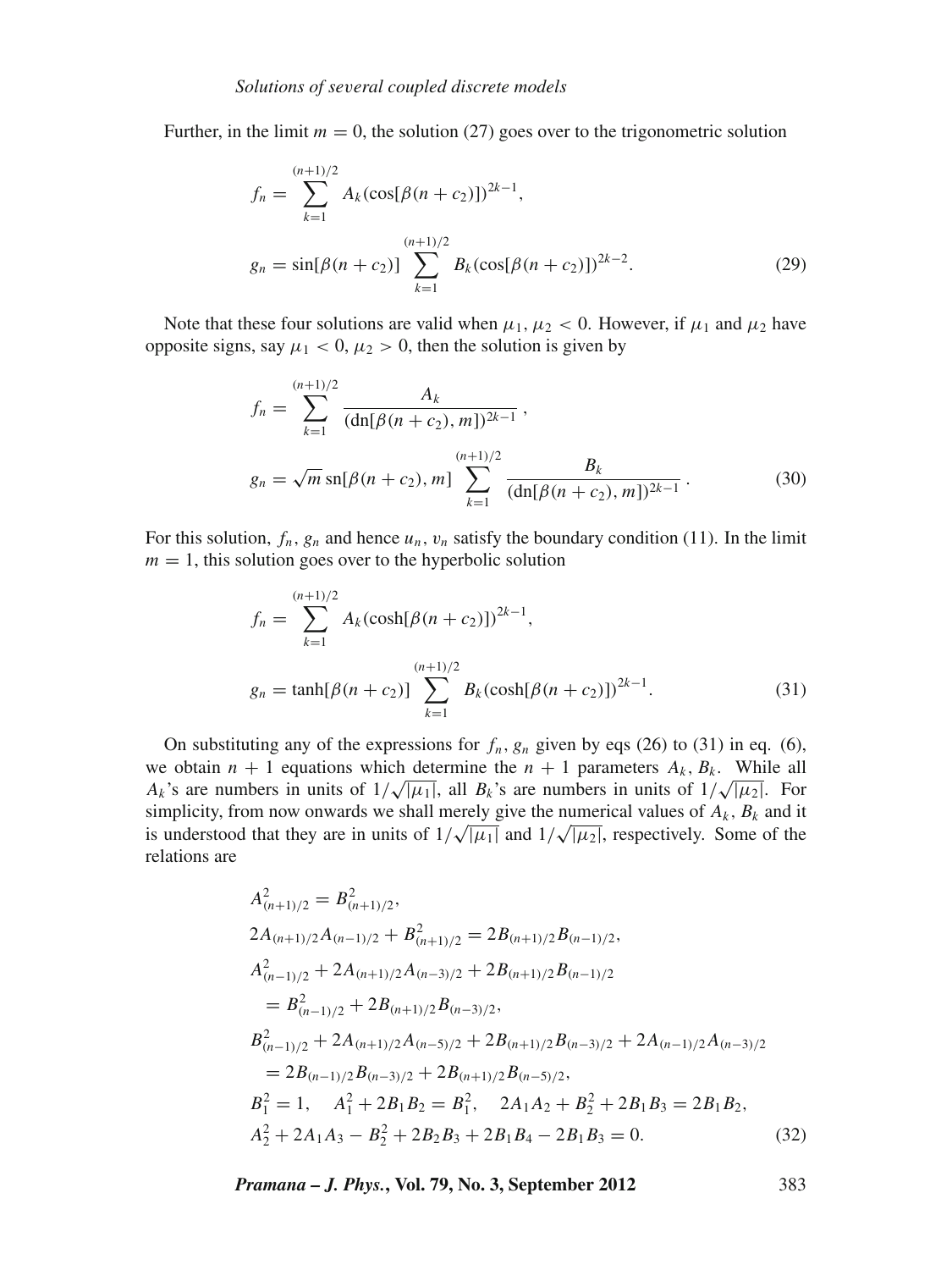On comparing these results with the exact expressions for  $n = 1, 3$ , we obtain the following general results for arbitrary odd *n*:

$$
A_{(n+1)/2} = B_{(n+1)/2} = 2^{n-1}, \quad A_{(n-1)/2} = -n2^{n-3},
$$
  
\n
$$
B_{(n-1)/2} = -(n-2)2^{n-3},
$$
  
\n
$$
A_{(n-3)/2} = \frac{n(n-3)}{2!}2^{n-5}, \quad B_{(n-3)/2} = \frac{(n-3)(n-4)}{2!}2^{n-5},
$$
  
\n
$$
A_{(n-5)/2} = -\frac{n(n-4)(n-5)}{3!}2^{n-7},
$$
  
\n
$$
B_{(n-5)/2} = -\frac{(n-4)(n-5)(n-6)}{3!}2^{n-7},
$$
  
\n
$$
\sum_{i=1}^{(n+1)/2} A_i = 1, \quad \sum_{i=1}^{(n+1)/2} B_i = n.
$$
  
\n(33)

Further, depending on whether  $n = 4k + 3$  or  $4k + 1$  we have the following results:

*A*<sub>1</sub> = −*n*, *B*<sub>1</sub> = −1, if *n* = 4*k* + 3, *k* = 0, 1, 2, ... (34)

$$
A_1 = +n, \quad B_1 = +1, \quad \text{if} \quad n = 4k + 5, \quad k = 0, 1, 2, \dots. \tag{35}
$$

In fact, looking at these general results, we obtain the following expressions for various  $A_i, B_i$ :

$$
A_{\frac{n-(2k-1)}{2}} = (-1)^k \frac{n(n-k-1)(n-k-2)\cdots(n-2k+1)}{k!} 2^{n-2k-1},
$$
  
\n
$$
k = 1, 2, ..., \frac{n-1}{2},
$$
\n(36)

$$
B_{\frac{n-(2k-1)}{2}} = (-1)^k \frac{(n-k-1)(n-k-2)\cdots(n-2k)}{k!} 2^{n-2k-1},
$$
  
\n
$$
k = 0, 1, 2, \dots, \frac{n-1}{2}.
$$
\n(37)

It can be verified that for  $n = 1, 3, A_i$  and  $B_i$  which follow from eqs (33)–(35) agree with the values obtained by us above as well as in [1]. Further, for low values of (odd)  $n$ , it can be numerically checked that  $A_i$  and  $B_i$  which follow from eqs (36) and (37) indeed satisfy the various relations which follow by demanding the validity of the constraint relation (6).

In the next section, we shall prove that the above identities hold for all *n*. But first, using eqs (33), (36) and (37), we predict that the following identities hold for all odd *n*:

$$
2^{n-1} + \sum_{k=1}^{(n-1)/2} (-1)^k \frac{n(n-k-1)(n-k-2)\cdots(n-2k+1)}{k!} 2^{n-2k-1} = 1.
$$
\n(38)

$$
\sum_{k=0}^{(n-1)/2} (-1)^k \frac{(n-k-1)(n-k-2)\cdots(n-2k)}{k!} 2^{n-2k-1} = n.
$$
 (39)

We shall see that these identities naturally lead to the proof given in §4.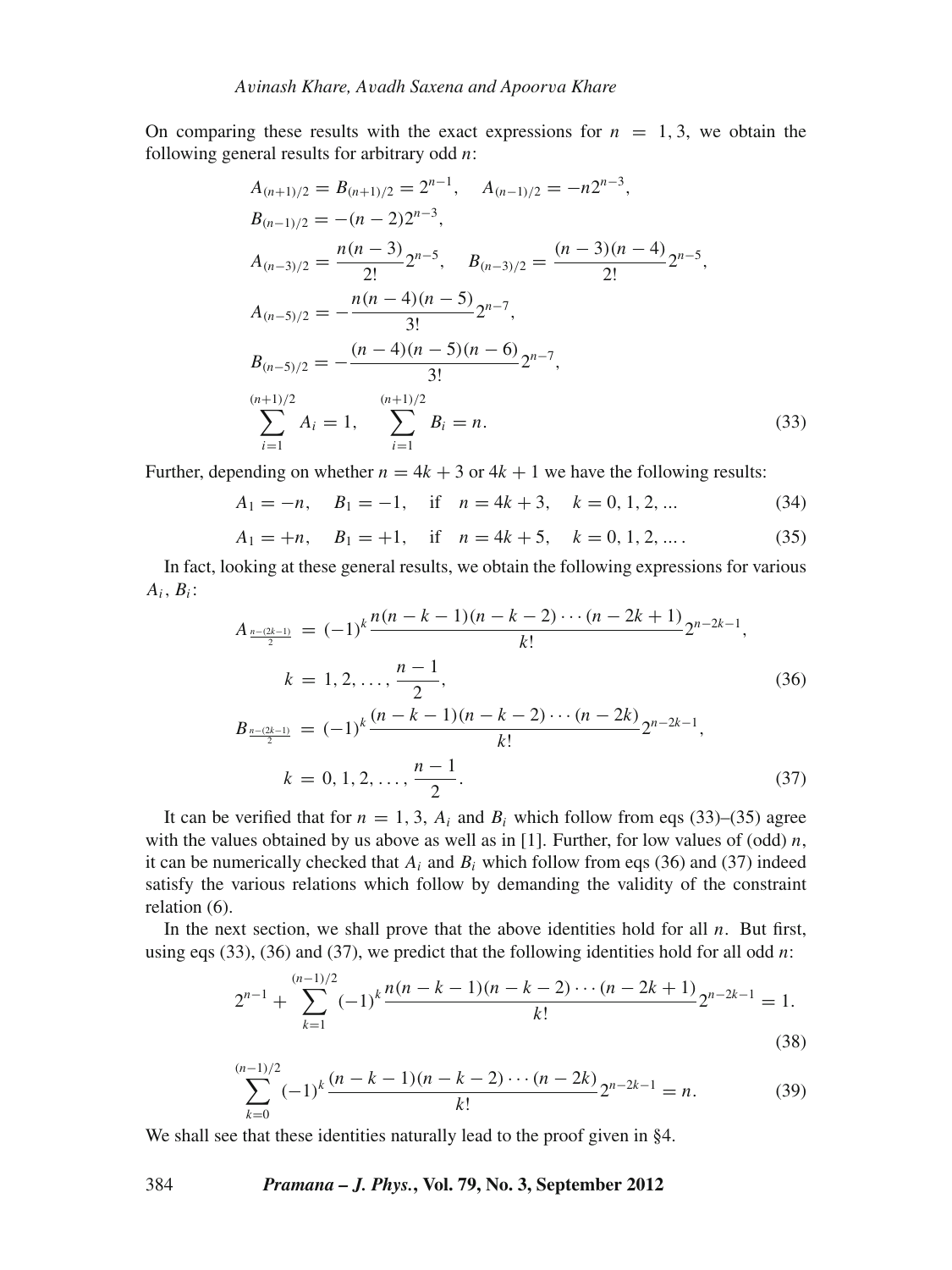# *Case* II: *Lamé polynomials of e*v*en order*

In this case there are  $(n/2) + 1$  number of terms in  $f_n$  and  $n/2$  number of terms in  $g_n$ . Here, one of the solutions can be written in the form (note  $n$  is an even integer)

$$
f_n = \sum_{k=1}^{(n/2)+1} A_k (\text{dn}[\beta(n+c_2), m])^{2(k-1)},
$$
  
\n
$$
g_n = \sqrt{m} \text{sn}[\beta(n+c_2), m] \text{dn}[\beta(n+c_2), m]
$$
  
\n
$$
\times \sum_{k=1}^{n/2} B_k (\text{dn}[\beta(n+c_2), m])^{2(k-1)}.
$$
\n(40)

For this solution,  $f_n$ ,  $g_n$  and hence  $u_n$ ,  $v_n$  satisfy the boundary condition (11).

Another solution is given by

$$
f_n = \sum_{k=1}^{(n/2)+1} A_k (\text{cn}[\beta(n+c_2), m])^{2(k-1)},
$$
  
\n
$$
g_n = \text{sn}[\beta(n+c_2), m] \text{cn}[\beta(n+c_2), m]
$$
  
\n
$$
\times \sum_{k=1}^{n/2} B_k (\text{cn}[\beta(n+c_2), m])^{2(k-1)}.
$$
\n(41)

For this solution,  $f_n$ ,  $g_n$  and hence  $u_n$ ,  $v_n$  satisfy the boundary condition (13).

In the limit  $m = 1$ , both the solutions (40) and (41) go over to the hyperbolic solution  $(n/2)+1$ 

$$
f_n = \sum_{k=1}^{\infty} A_k (\operatorname{sech}[\beta(n + c_2)])^{2(k-1)},
$$
  
\n
$$
g_n = \tanh[\beta(n + c_2)] \operatorname{sech}[\beta(n + c_2)]
$$
  
\n
$$
\times \sum_{k=1}^{n/2} B_k (\operatorname{sech}[\beta(n + c_2)])^{2(k-1)}.
$$
\n(42)

Further, in the limit  $m = 0$ , the solution (41) goes over to the trigonometric solution

$$
f_n = \sum_{k=1}^{(n/2)+1} A_k (\cos[\beta(n+c_2)])^{2(k-1)},
$$
  
\n
$$
g_n = \sin[\beta(n+c_2)] \cos[\beta(n+c_2)] \sum_{k=1}^{n/2} B_k (\cos[\beta(n+c_2)])^{2(k-1)}.
$$
 (43)

Note that these four solutions are valid when  $\mu_1, \mu_2 < 0$ . However, if  $\mu_1$  and  $\mu_2$  have opposite signs, say  $\mu_1 < 0$ ,  $\mu_2 > 0$ , then the solution is given by

$$
f_n = \sum_{k=1}^{(n/2)+1} \frac{A_k}{(\mathrm{dn}[\beta(n+c_2), m])^{2(k-1)}},
$$
  
\n
$$
g_n = \sqrt{m} \, \mathrm{sn}[\beta(n+c_2), m] \sum_{k=2}^{(n/2)+1} \frac{B_k}{(\mathrm{dn}[\beta(n+c_2), m])^{2(k-1)}}.
$$
\n(44)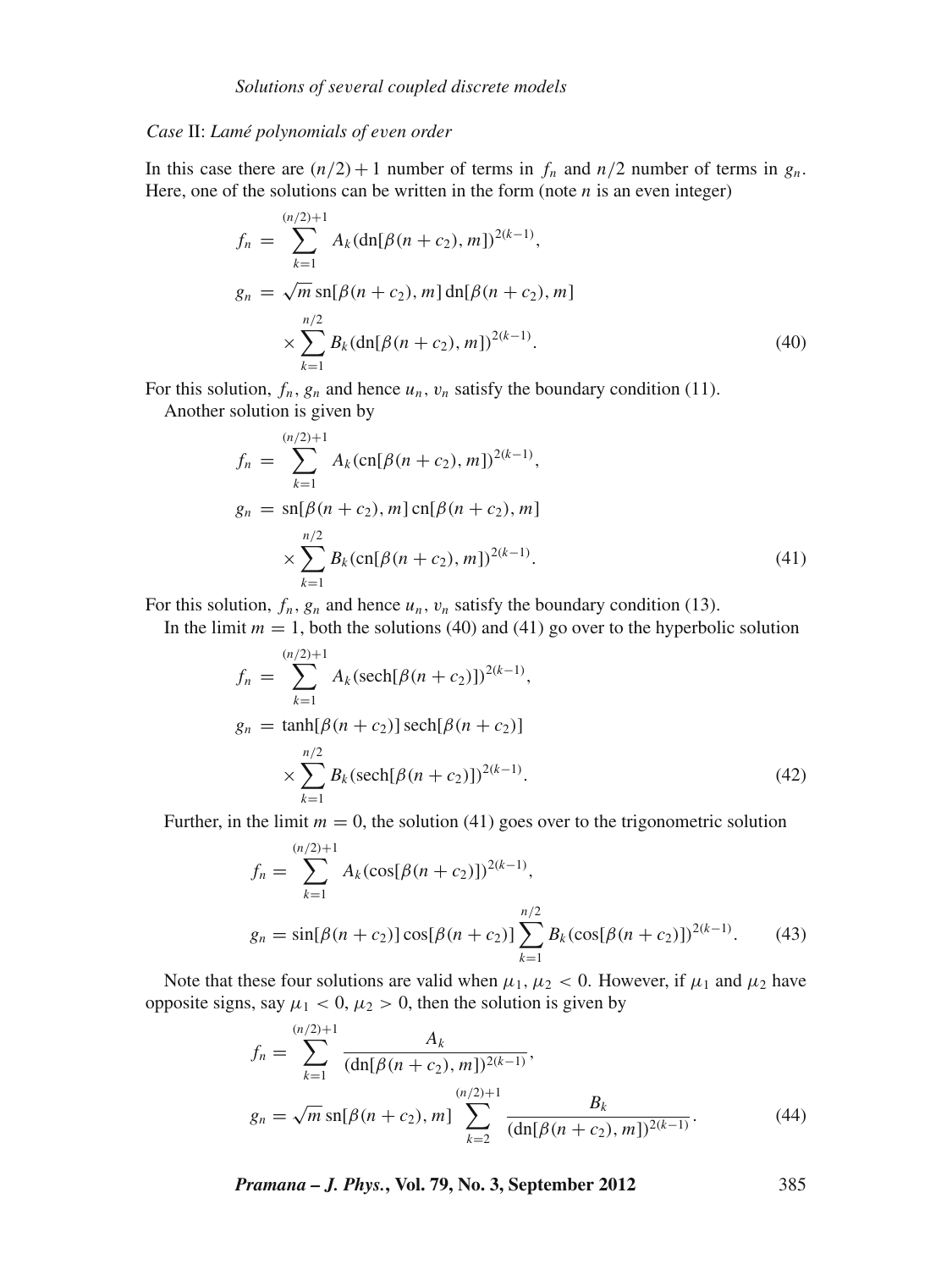For this solution,  $f_n$ ,  $g_n$  and hence  $u_n$ ,  $v_n$  satisfy the boundary condition (11). In the limit  $m = 1$ , this solution goes over to the hyperbolic solution

$$
f_n = \sum_{k=1}^{(n/2)+1} A_k (\cosh[\beta(n+c_2)])^{2(k-1)},
$$
  
\n
$$
g_n = \tanh[\beta(n+c_2)] \sum_{k=2}^{(n/2)+1} B_k (\cosh[\beta(n+c_2)])^{2(k-1)}.
$$
\n(45)

On substituting any of the expressions for  $f_n$ ,  $g_n$  as given by eqs (40)–(45) in eq. (6) we again obtain  $n + 1$  equations which determine the  $n + 1$  parameters  $A_k$ ,  $B_k$ . Some of these relations are

$$
A_{(n/2)+1}^{2} = B_{n/2}^{2},
$$
  
\n
$$
2A_{(n/2)+1}A_{n/2} + B_{n/2}^{2} = 2B_{n/2}B_{(n/2)-1},
$$
  
\n
$$
A_{n/2}^{2} + 2A_{(n/2)+1}A_{(n/2)-1} + 2B_{n/2}B_{(n/2)-1} = B_{(n/2)-1}^{2} + 2B_{n/2}B_{(n/2)-2},
$$
  
\n
$$
B_{(n/2)-1}^{2} + 2A_{(n/2)+1}A_{(n/2)-2} + 2B_{n/2}B_{(n/2)-2}
$$
  
\n
$$
+ 2A_{n/2}A_{(n/2)-1} = 2B_{(n/2)-1}B_{(n/2)-2} + 2B_{n/2}B_{(n/2)-3},
$$
  
\n
$$
A_{1}^{2} = 1, \quad B_{1}^{2} + 2A_{1}A_{2} = 0, \quad 2A_{1}A_{3} + A_{2}^{2} + 2B_{1}B_{2} = B_{1}^{2},
$$
  
\n
$$
B_{2}^{2} + 2A_{2}A_{3} + 2A_{1}A_{4} + 2B_{2}B_{3} = 2B_{1}B_{2}.
$$
  
\n(46)

On comparing these results with the exact expressions for  $n = 2, 4$ , we obtain the following general results for arbitrary even *n*:

$$
A_{(n/2)+1} = B_{n/2} = 2^{n-1}, \quad A_{n/2} = -n2^{n-3}, \quad B_{n/2-1} = -(n-2)2^{n-3},
$$
  
\n
$$
A_{(n/2)-1} = \frac{n(n-3)}{2!} 2^{n-5}, \quad B_{(n/2)-2} = \frac{(n-3)(n-4)}{2!} 2^{n-5},
$$
  
\n
$$
A_{(n/2)-2} = -\frac{n(n-4)(n-5)}{3!} 2^{n-7},
$$
  
\n
$$
B_{(n/2)-3} = -\frac{(n-4)(n-5)(n-6)}{3!} 2^{n-7},
$$
  
\n
$$
\sum_{i=1}^{(n/2)+1} A_i = 1, \quad \sum_{i=1}^{n/2} B_i = n.
$$
  
\n(47)

Further, depending on whether  $n = 4k + 4$  or  $4k + 2$  we have the following results  $(k = 0, 1, 2, \ldots)$ :

$$
A_1 = -1, \quad B_1 = n, \quad A_2 = \frac{n^2}{2}, \quad \text{if} \quad n = 4k + 2,\tag{48}
$$

$$
A_1 = +1, \quad B_1 = -n, \quad A_2 = -\frac{n^2}{2}, \quad \text{if} \quad n = 4k + 4. \tag{49}
$$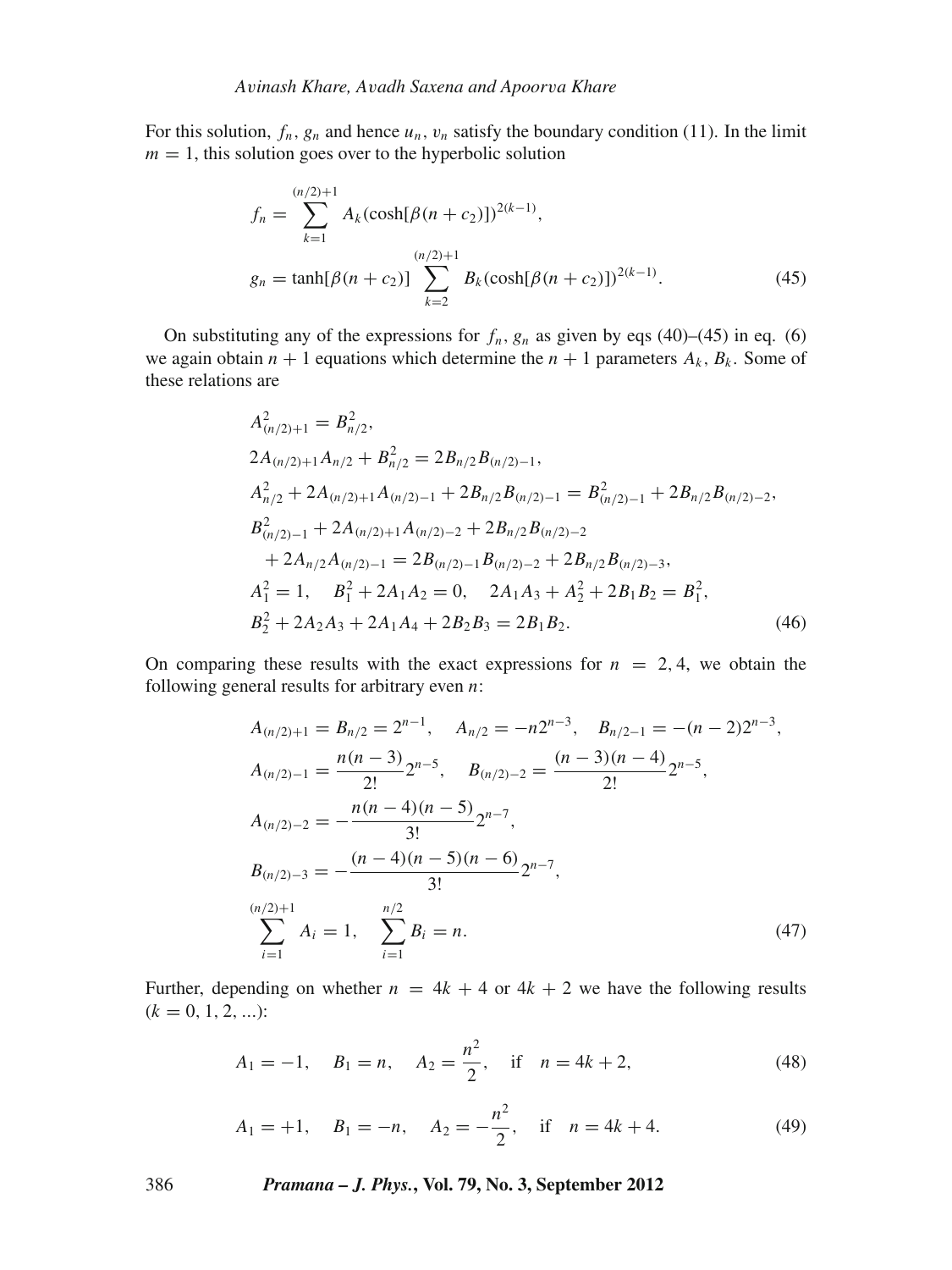In fact, looking at these general results, we obtain the following expressions for various *Ai*, *Bi* :

$$
A_{(n/2)-k+1} = (-1)^k \frac{n(n-k-1)(n-k-2)...(n-2k+1)}{k!} 2^{n-2k-1},
$$
  
\n
$$
k = 1, 2, ..., n/2,
$$
\n(50)

$$
B_{(n/2)-k} = (-1)^k \frac{(n-k-1)(n-k-2)...(n-2k)}{k!} 2^{n-2k-1},
$$
  
\n
$$
k = 0, 1, 2, ..., (n/2) - 1.
$$
\n(51)

It can be verified that for  $n = 2, 4, A_i$  and  $B_i$  which follow from eqs (46)–(49) agree with the values obtained independently by us above and in [1]. Further, for low values of (even) *n*, it can be numerically checked that  $A_i$  and  $B_i$  which follow from eqs (50) and (51) indeed satisfy the various relations which follow by demanding the validity of the constraint relation (6).

In the next section, we shall prove that various identities obtained above hold for all *n*. But first, using eqs (49)–(51), we predict that the following identities hold for all even *n*:

$$
2^{n-1} + \sum_{k=1}^{n/2} (-1)^k \frac{n(n-k-1)(n-k-2)\cdots(n-2k+1)}{k!} 2^{n-2k-1} = 1.
$$
\n(52)

$$
\sum_{k=0}^{(n/2)-1}(-1)^k\frac{(n-k-1)(n-k-2)\cdots(n-2k)}{k!}2^{n-2k-1}=n.
$$
 (53)

As mentioned earlier, since the field eqs (4) and (5) are invariant under  $f_n \to \pm f_n$ ,  $g_n \to$  $\pm g_n$ , one can trivially write down three other solutions in both odd and even *n* cases.

# **4. Connection to Chebyshev polynomials**

In the previous section, we have defined two families  $f_n$ ,  $g_n$  and stated that they lead to the solutions of the constraint relation (6). Here,  $f_n$  is a polynomial, and  $g_n$  equals a polynomial times an extra factor, and we took their common argument to be a Jacobi elliptic function. We now prove that these proposed functions do indeed give rise to solutions for all *n*. To do so, we take a closer look at the identities stated in eqs (38), (39), (52) and (53). If we look at eqs (38) and (52), then we notice that in both the cases, the summation goes from  $k = 0$  to  $k = m$ , where  $n = 2m + 1$  in eq. (38) and  $n = 2m$  in eq. (52). In other words, in both cases the summation goes from  $k = 0$  to  $n/2$ . Thus, eqs (38) and (52) change to the odd and even cases of

$$
\sum_{l=0}^{\lfloor n/2 \rfloor} {n-l \choose l} \frac{(-1)^l n 2^{n-2l}}{2(n-l)} = 1.
$$
 (54)

*Pramana – J. Phys.***, Vol. 79, No. 3, September 2012** 387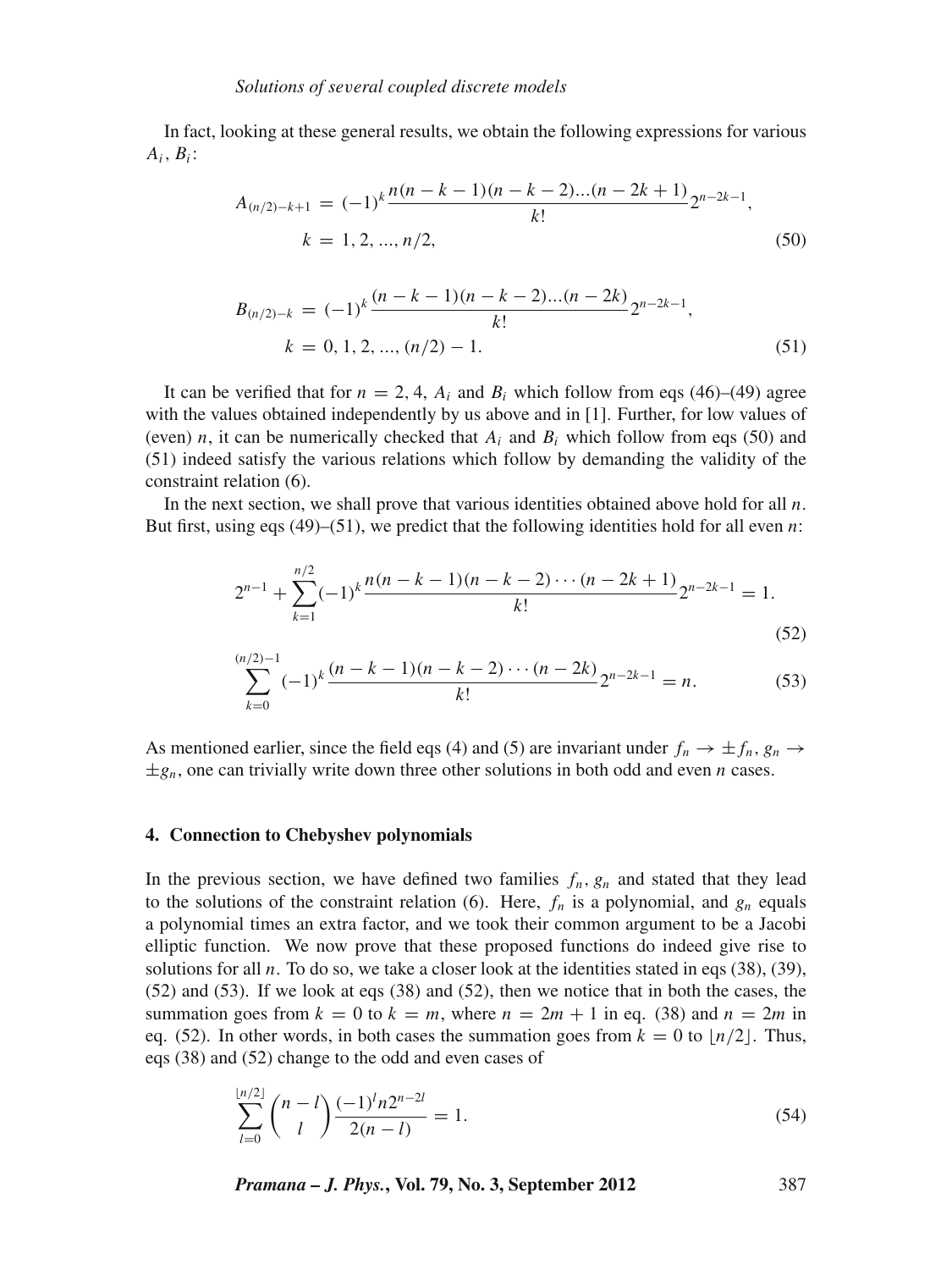It turns out that replacing the 2 in the numerator by other bases yields other similar identities as well, that can be numerically verified for small *n*. To simplify the notation, define

$$
f_n(x) := \sum_{l=0}^{\lfloor n/2 \rfloor} \binom{n-l}{l} \frac{(-1)^l n (2x)^{n-2l}}{2(n-l)},\tag{55}
$$

where  $x \in \mathbb{R}$ . Our identities (38) and (52) say that  $f_n(1) = 1$ . But before we prove this, we remark that we can also compute  $f_n(x)$  for other values of *x* and low values of *n*. We omit writing the details down, but doing so leads to the following identities:

$$
f_n(1) = 1 = \cos(2n\pi),
$$
  $f_n(1/2) = \cos(n\pi/3),$   $f_n(0) = \cos(n\pi/2).$  (56)

Similarly, it is possible to propose closed-form expressions for  $f_n(-1/2)$  and  $f_n(-1)$  as well. The connection between the terms on both sides of eq. (56) is made by noting that

$$
1 = \cos(2\pi), \quad 1/2 = \cos(\pi/3), \quad 0 = \cos(\pi/2). \tag{57}
$$

This leads to the following result for all *x*.

**Theorem 1.** *For any*  $\theta \in [0, \pi]$ ,

$$
f_n(\cos(\theta)) = \cos(n\theta). \tag{58}
$$

*More generally, for any*  $x \in \mathbb{R}$ ,  $f_n(x) = T_n(x)$ , where  $T_n$  is the nth *Chebyshev polynomial of the first kind.*

*Proof.* We make use of an 'explicit formula' on Chebyshev polynomials:

$$
T_n(x) = \sum_{l=0}^{\lfloor n/2 \rfloor} \frac{(-1)^l n}{2} \frac{(n-l-1)!}{l!(n-2l)!} (2x)^{n-2l}.
$$
 (59)

Simplifying the right-hand side, we obtain the desired result. Note that for  $x \in [-1, 1]$ ,  $x = cos(\theta)$  for a unique  $\theta \in [0, \pi]$ , and then the definition of  $T_n$  proves that  $f_n(cos(\theta)) =$ cos( $n\theta$ ). Thus,  $f_n \equiv T_n$  on [-1,1]. Since both  $f_n$  and  $T_n$  are polynomials that agree on an infinite set of points, they are equal at every  $x \in \mathbb{R}$ .

In particular, when  $x = 1$ ,  $1/2$ , or 0,  $T_n(x) = 1$ ,  $\cos(n\pi/3)$ , or  $\cos(n\pi/2)$  respectively, as claimed in eq. (56).

Similarly, if we look at eqs (39) and (53), then we observe that both these cases change to the odd and even cases of

$$
\frac{1}{2} \sum_{l=0}^{\lfloor n/2 \rfloor} {n-l-1 \choose l} (-1)^l 2^{n-2l} = n.
$$
\n(60)

It remains to compute the above series. More generally, we prove:

**Theorem 2.** *Let*

$$
g_n(x) = \frac{1}{2} \sum_{l=0}^{\lfloor n/2 \rfloor} {n-l-1 \choose l} (-1)^l (2x)^{n-2l}.
$$
 (61)

*Then for all*  $x \in \mathbb{R}$ ,  $g_n(x) = xU_{n-1}(x)$ , where  $U_n(x)$  are the Chebyshev polynomials of *the second kind.*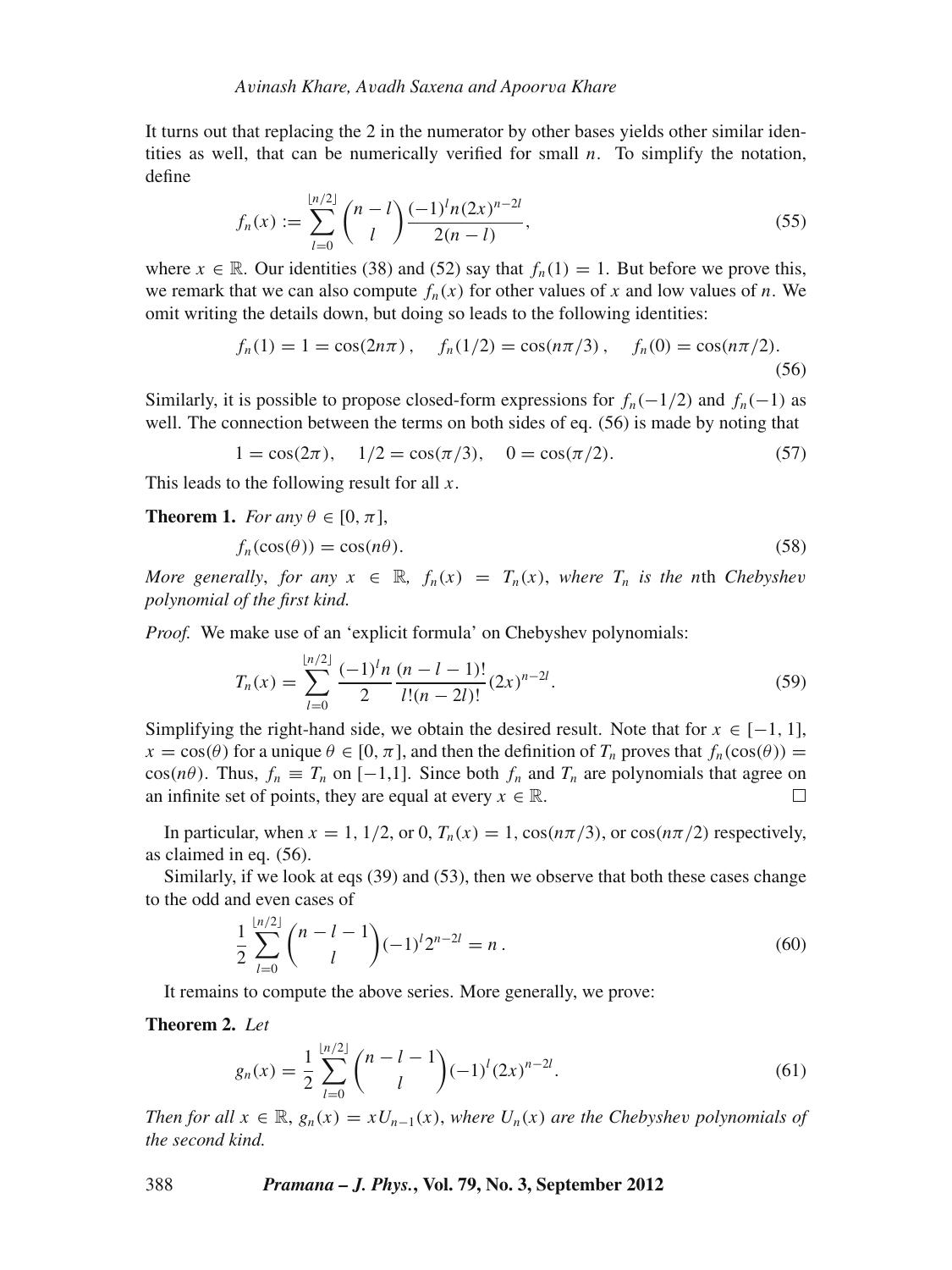*Proof.* We start from eq. (59). On differentiating both sides, we have

$$
T'_n(x) = \sum_{l=0}^{\lfloor n/2 \rfloor} (-1)^l \frac{n(n-l-1)!}{l!(n-2l)!} (n-2l)(2x)^{n-2l-1}
$$
(62)

$$
=\frac{n}{x}g_n(x).
$$
\n(63)

Simplifying, we get

$$
g_n(x) = \frac{x}{n} \cdot T'_n(x) = x U_{n-1}(x), \tag{64}
$$

where the second equality is standard.

 $\Box$ 

It remains to prove the original identity. But the summation is simply  $g_n(1)$ , and it is well known that  $U_n(1) = n + 1$  for all *n*. Hence

$$
g_n(1) = U_{n-1}(1) = n. \tag{65}
$$

In fact it is now clear that for arbitrary  $n$ ,  $f_n$  and  $g_n$  (as given by eqs (55) and (61) respectively, for any even or odd integer *n*) are simply

$$
f_n = T_n(y), \quad g_n = (1 - y^2)^{1/2} U_{n-1}(y), \tag{66}
$$

where *y* is one of the following:

$$
\text{dn}[\beta(n+c_2), m], \quad \text{cn}[\beta(n+c_2), m], \quad \text{sech}[\beta(n+c_2)],
$$
\n
$$
\cos[\beta(n+c_2)], \quad \frac{1}{\text{dn}[\beta(n+c_2), m]}, \quad \cosh[\beta(n+c_2)]. \tag{67}
$$

Note that

$$
f_n^2(y) + g_n^2(y) = T_n^2(y) + (1 - y^2)U_{n-1}(y) = 1.
$$
 (68)

In other words, the solutions of the coupled equations are simply Chebyshev polynomials with argument in terms of Jacobi elliptic functions. Actually, once one realizes this, then the structure of other solutions is also simplified. In particular, it is known that

$$
T_n(\cos(\theta)) = \cos(n\theta), \quad T_n(\cosh(x)) = \cosh(nx). \tag{69}
$$

Thus,  $f_n(x) = \cos(n\theta)$  or  $\cosh(nx)$ , which makes  $g_n(x) = \sin(n\theta)$  or  $\sinh(nx)$  respectively. Thus, one now has a better understanding of the solutions (31), (45), (29) and (43).

# **5. Other coupled models**

We now consider the coupled Ablowitz–Ladik (AL), coupled  $\phi^6$  and coupled  $\phi^4$  models as discussed in [1] and show that all these models also admit solutions in terms of Lamé polynomials of arbitrary order.

*Pramana – J. Phys.***, Vol. 79, No. 3, September 2012** 389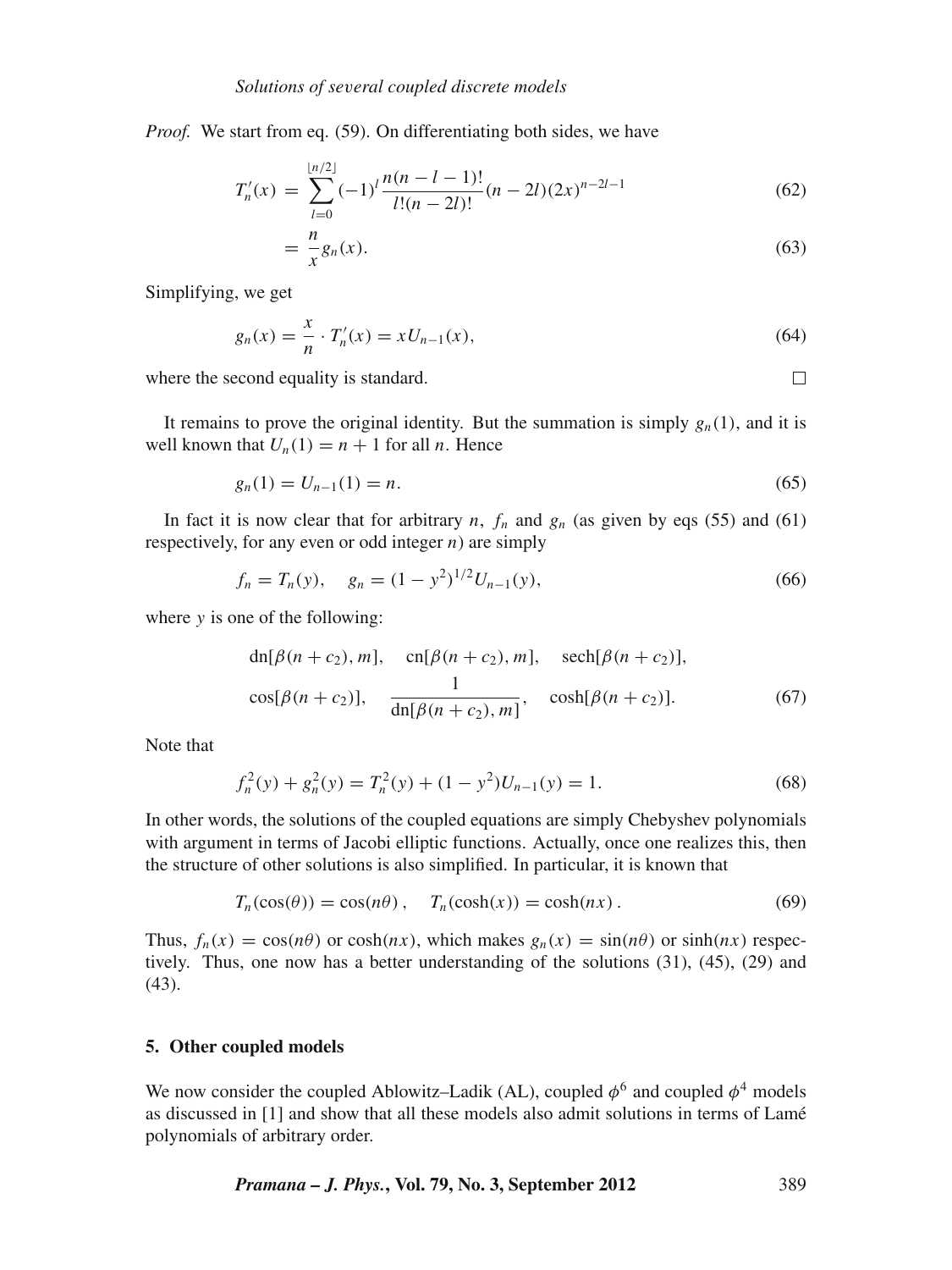#### 5.1 *Solutions of a coupled AL model*

As shown in [1], in the special case when  $v_1 = 2\mu_1$  and  $v_2 = 2\mu_2$ , the coupled Salerno model given by eqs (1) and (2) reduces to the coupled AL model with the field equations

$$
\frac{i \, du_n}{dt} + [u_{n+1} + u_{n-1} - 2u_n] + (\mu_1 |u_n|^2 + \mu_2 |v_n|^2) [u_{n+1} + u_{n-1}] = 0, \tag{70}
$$
\n
$$
\frac{i \, dv_n}{dt} + \left[ v_{n+1} + v_{n-1} - \frac{2\mu_2}{\mu_1} v_n \right] + (\mu_1 |u_n|^2 + \mu_2 |v_n|^2) [v_{n+1} + v_{n-1}] = 0. \tag{71}
$$

It is then clear that all the solutions of the coupled Salerno model in terms of Lamé polynomials of arbitrary order, are automatically the solutions of the coupled AL model and further in this case,  $\omega_1 = 2$ ,  $\omega_2 = 2\mu_1/\mu_2$ .

# 5.2 *Solutions of a coupled discrete* φ<sup>6</sup> *model*

The field equations of the coupled discrete  $\phi^6$  model discussed in our recent paper [1] are

$$
\frac{1}{h^2}(\phi_{n+1} + \phi_{n-1} - 2\phi_n) = a_1\phi_n - b_1\phi_n^3 + d\psi_n^2\phi_n
$$
  
+  $[c_1\phi_n^4 + e\phi_n^2\psi_n^2 + f\psi_n^4][\phi_{n+1} + \phi_{n-1}],$  (72)

$$
\frac{1}{h^2}(\psi_{n+1} + \psi_{n-1} - 2\psi_n) = a_2\psi_n - b_2\psi_n^3 + d\phi_n^2\psi_n + \left[c_2\psi_n^4 + \frac{e}{2}\phi_n^4 + 2f\phi_n^2\psi_n^2\right] [\psi_{n+1} + \psi_{n-1}].
$$
\n(73)

As shown in [1], solutions to these coupled equations in terms of Lamé polynomials of order one and two are obtained provided

$$
\phi_n^2 + \psi_n^2 = \sqrt{\frac{1}{c_1 h^2}}\,,\tag{74}
$$

and further if

$$
c_1 = c_2 = f = \frac{e}{2}, \quad b_1 = b_2 = -d, \quad a_1 = a_2, \quad c_1 h^2 b^2 = 1,
$$
  

$$
a_1 + \frac{2}{h^2} = \frac{b_1}{\sqrt{h^2 c_1}}.
$$
 (75)

It is then clear that the solutions  $(26)$ – $(28)$  and  $(40)$ – $(42)$  in terms of Lamé polynomials of arbitrary order obtained in the case of the coupled Salerno model will also be the solutions of this coupled model.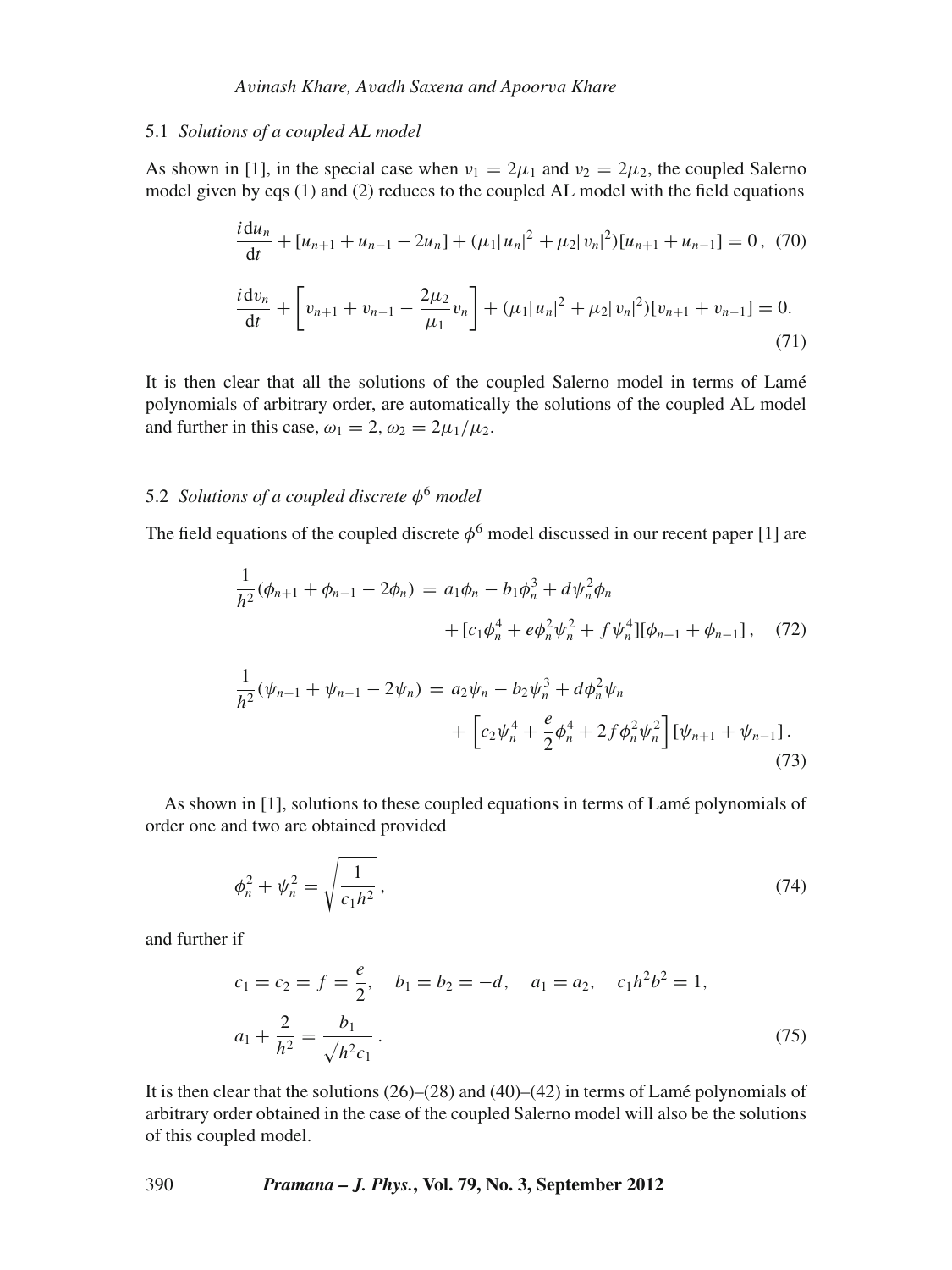# 5.3 *Solutions for a coupled discrete* φ<sup>4</sup> *model*

In our recent publication [1], we considered the following coupled  $\phi^4$  model:

$$
\frac{1}{h^2}(\phi_{n+1} + \phi_{n-1} - 2\phi_n) - 2\alpha_1\phi_n - [2\beta_1\phi_n^2 + \gamma\psi_n^2][\phi_{n+1} + \phi_{n-1}] = 0, (76)
$$
  

$$
\frac{1}{h^2}(\psi_{n+1} + \psi_{n-1} - 2\psi_n) - 2\alpha_2\psi_n - [2\beta_2\psi_n^2 + \gamma\phi_n^2][\psi_{n+1} + \psi_{n-1}] = 0, (77)
$$

and showed that solutions to these coupled equations can be obtained in terms of Lamé polynomials of order one and two provided

$$
\phi_n^2 + \psi_n^2 = \frac{1}{2\beta_1 h^2},\tag{78}
$$

and further if

$$
2\beta_1 = 2\beta_2 = \gamma, \quad \alpha_1 = \alpha_2 = -\frac{1}{h^2}.
$$
 (79)

It is then clear that the solutions  $(26)$ – $(29)$  and  $(40)$ – $(43)$  in terms of Lamé polynomials (or the corresponding hyperbolic and trigonometric polynomials) of arbitrary order obtained in the case of the coupled Salerno model will also be the solutions of this coupled model.

#### **6. Summary**

In this paper we have shown that for a number of coupled discrete models, e.g., coupled Salerno, coupled Ablowitz–Ladik, coupled  $\phi^6$  and coupled  $\phi^4$ , there are solutions in terms of Lamé polynomials of arbitrary order while the uncoupled equations do not admit solutions in terms of Lamé polynomials of order two and higher. In particular, we showed that the Lamé polynomials can be re-expressed as Chebyshev polynomials of the relevant Jacobi elliptic function. These solutions have relevance in physical contexts ranging from multiferroic [3–5] materials to ferroelectrics to the models in field theory [9] as well as for a variety of discrete contexts [6–8].

There are several open issues that need to be explored, e.g. the stability of various solutions found here can be studied numerically, particularly since the soliton solutions obtained here are of arbitrary width. Similarly, the scattering of solitons of various discrete models is an important issue with these static solutions boosted with a certain velocity. Finally, the Peierls–Nabarro discreteness barrier for the solutions remains to be explored. However, since all our solutions have discrete translation invariance (i.e., they are valid for arbitrary  $c_2$ ), it is likely that for all our solutions this barrier may be zero.

# **Acknowledgement**

AS was supported in part by the U.S. Department of Energy. Apoorva Khare was supported in part by the DARPA Grant # YFA N66001-11-1-4131.